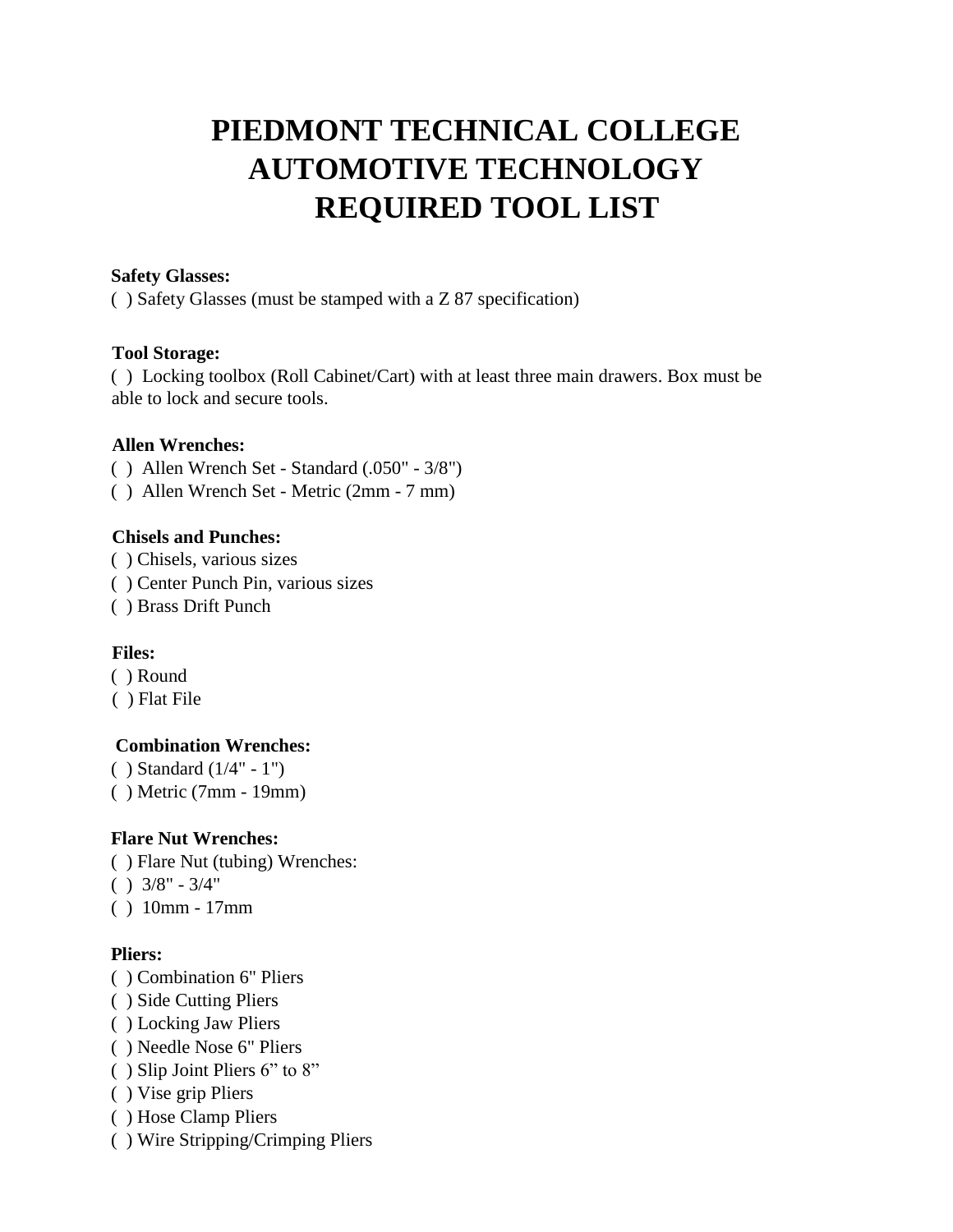#### **Pry Bars:**

( ) Rolling Head

( ) Straight

# **Scrapers:**

( ) Metal Gasket Scraper

( ) Plastic Gasket Scraper

## **Screwdrivers:**

( ) Screwdriver - Blade Type: at least three, various sizes

( ) Screwdriver - Phillips Type - at least three, various sizes

( ) Screwdriver - Impact Driver Set

# **Socket Set - 1/4" Drive:**

( ) 1/4" - 1/2" Standard Depth ( ) 1/4" - 10" Deep ( ) 6mm - 12mm Standard Depth ( ) 6mm - 12mm Deep ( ) Flex/Universal Type ( ) 3", 6" Extensions  $( )$  Ratchet – ¼ Drive

# **Socket Set - 3/8" Drive**:

- ( ) 5/16" 3/4" Shallow Depth (6 pt)
- $( ) 3/8" 3/4"$  Deep (6 pt)
- ( ) 9mm 19mm Shallow
- ( ) 9mm 19mm Deep
- ( ) Extension 3"
- ( ) Extensions 6"
- ( ) Extensions 12"
- ( ) Extensions 18"
- ( ) Ratchet 3/8 Drive
- ( ) 3/8 Drive Flex head Ratchet
- ( ) 3/8 Drive Speed Handle

# **Socket Set - 1/2" Drive:**

- ( ) 7/16" 1 1/8" Shallow Depth & Deep
- ( ) 10mm 25mm Shallow Depth & Deep
- ( ) Extension 3"
- ( ) Extensions 6"
- ( ) Extensions 12"
- ( ) Flex Handle (Breaker Bar)
- ( ) Ratchet  $\frac{1}{2}$  Drive

# **Spark plug socket:**

( ) 5/8" with protective inner sleeve, 3/8 drive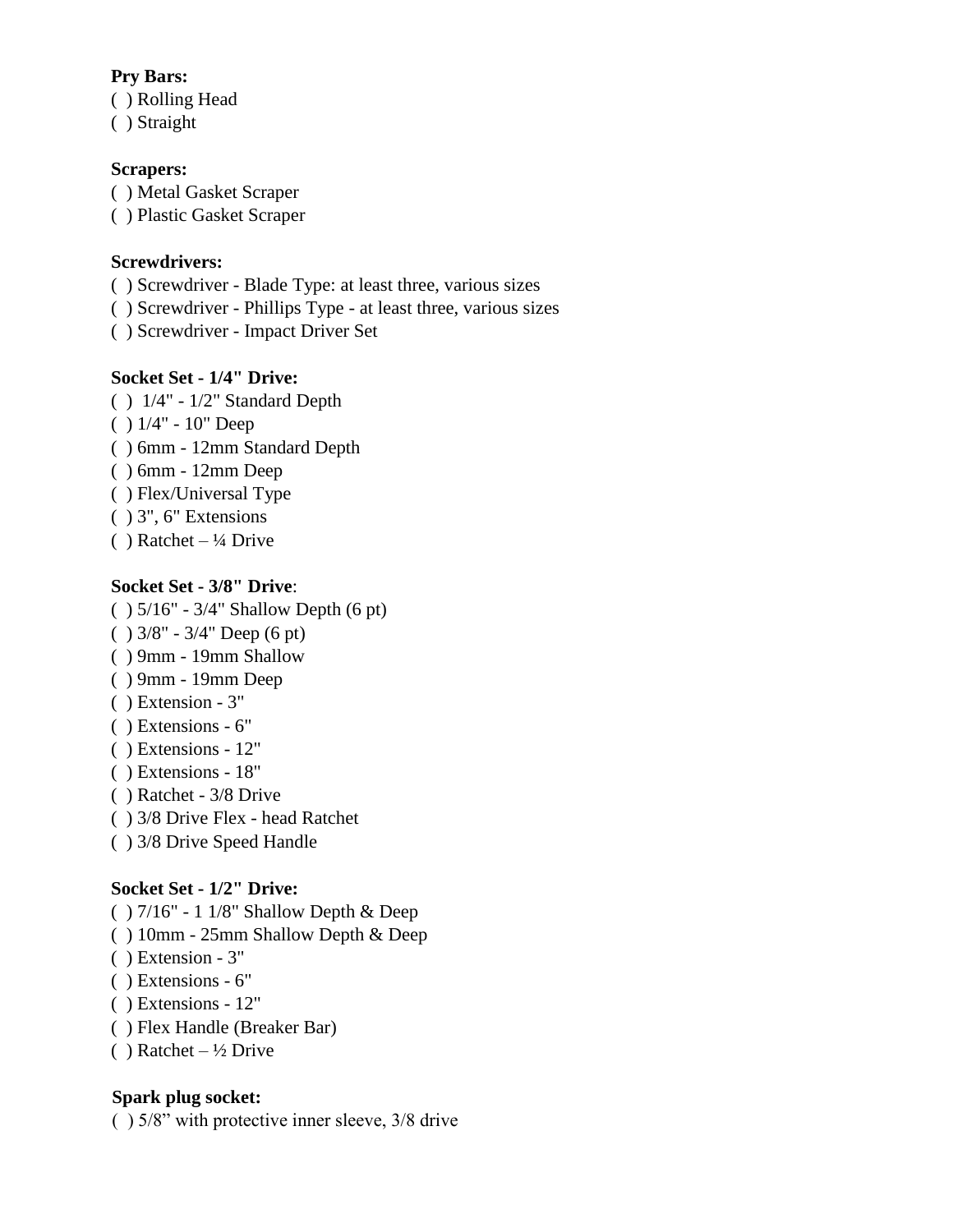#### **Feeler Gauges:**

- ( ) Spark Plug Feeler Gauge (Gap Tool)
- ( ) .002 .040 Feeler Gauge (Blade Type)
- ( ) .006mm .070mm Feeler Gauge (Blade Type)

## **Torque Wrench**

- $( ) 3/8"$  Drive  $(10 75 \text{ lb. ft.})$  Torque Wrench
- ( ) 1/2" Drive (50 250 lb. ft.) Torque Wrench

## **Torx**

- ( ) Torx Bits T-8 T-55 (10 pc. set)
- ( ) Tamper Proof Torx bit set
- ( ) Inverted Torx Sockets

# **Hammers:**

- ( ) Brass Hammer
- ( ) Ball Peen Hammer
- ( ) Dead Blow Ball Peen Hammer
- ( ) Rubber Mallet Hammer
- ( ) Plastic Tip Hammer

## **Brake Tools:**

- ( ) Brake Return Spring Tool
- ( ) Brake Hold Down Tool
- ( ) Piston Return Tool
- ( ) Brake Spoon

# **Battery / Electrical System Tools:**

- ( ) Battery Post Cleaner
- ( ) Battery Terminal Wrench
- ( ) Fuse Puller
- ( ) Jumper Wire Set (with various adapters)
- ( ) Test Light (12V)
- ( ) Ignition Spark Tester
- ( ) Digital Volt Ohm Meter (DVOM)
	- Features should include: Diode check function, continuity test, fused overload protection, and spare fuses. (Optional features may include Hz and duty cycle measurement, Min/Max, and protective case)
	- Minimum Specifications: Input impedance (10 mega ohms for DCV/ACV) DC Volt accuracy:  $\Box$  0.5% of reading

# • Range specifications:

| <b>AC/DC</b> Voltage | $200 \text{ mV}$ | 200 V       |
|----------------------|------------------|-------------|
| DC Amperage          | $200 \text{ mA}$ | 10A         |
| Resistance           | 200 Ohms         | 2 Mega ohms |